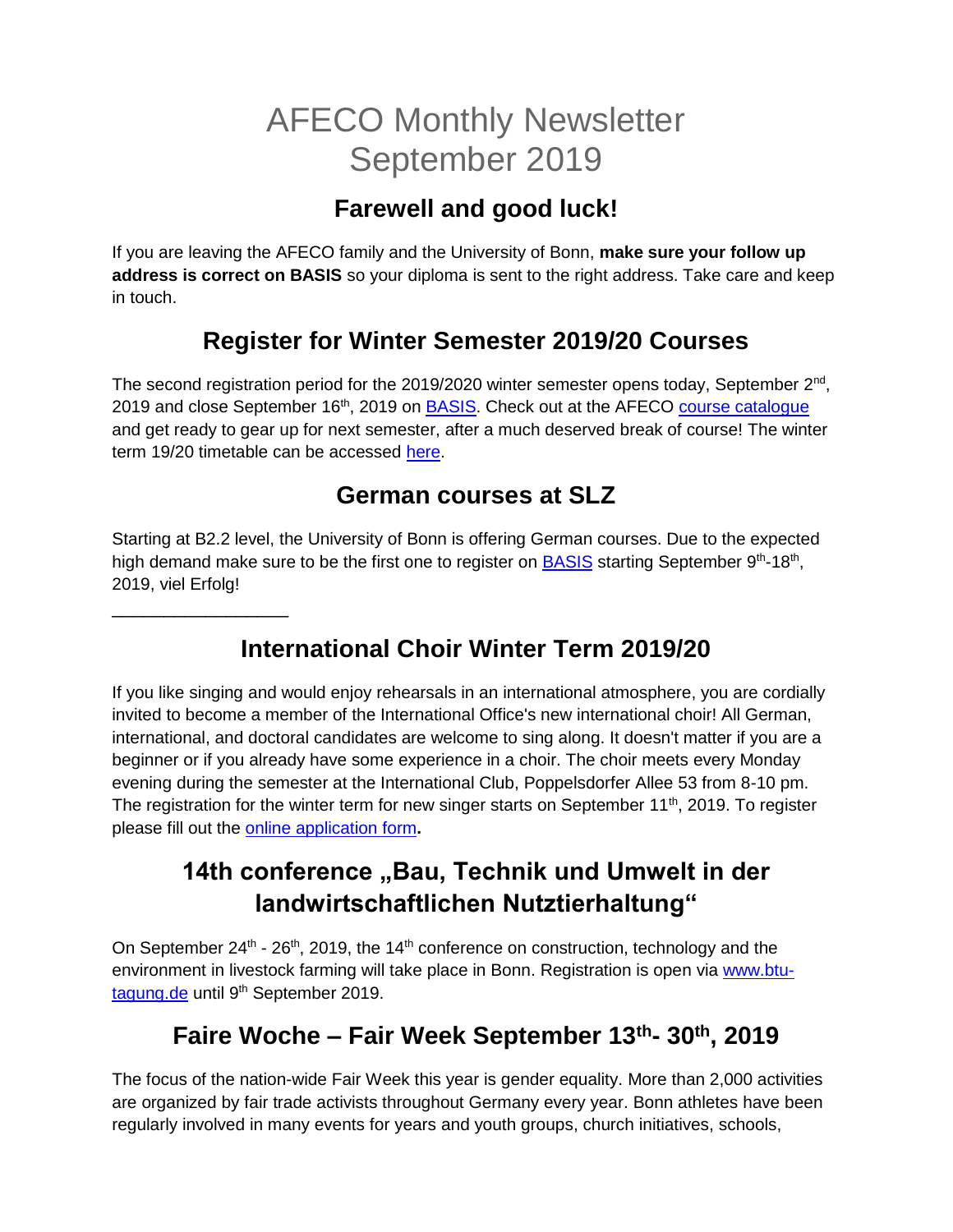kindergartens, and development-related organizations show why they use fair trade products and fair- trade restaurants and shops present what they have to offer that's fair-trade. Find the complete programme with all activities in Bonn [here.](https://www.bonn.de/medien-global/amt-56/lokale-agenda/Faire_Woche_Programmheft_2019.pdf)

# **Internship and Job Opportunities\***

[2 Studentische/Wissenschaftliche Hilfskräfte \(m/w/d\),](https://www.ilr1.uni-bonn.de/de/jobs/pe-zwei-hilfskraefte-final.pdf) Professur für Produktionsökonomik Bewerbungsfrist: 15.09.2019

[Tutorinnen/Tutoren](https://www.ilr.uni-bonn.de/pe/pdf/stellen/Tutorensuche1920.pdf) für die Vorlesung "Produktion, Investition und Finanzierung", Professur für Produktionsökonomik

[Studentische/r Mitarbeiter/in im Bereich Projektadministration,](https://www.ilr1.uni-bonn.de/de/jobs/2019-08-09-stellenausschreibung-stma-projektadmin-unibonn-1.0-r.pdf) KIAG Knowledge Intelligence Applications GmbH, Köln

[Praktikum in Uganda 3](https://www.ilr1.uni-bonn.de/de/jobs/ugandaausschreibung2019.pdf) Monate ab Ende Oktober 2019, Andreas Hermes Akademie, Uganda

Praktikant (m/w/d) im Bereich Lieferketten im Sektorprogramm Rohstoffe für Entwicklung. Deutsche Gesellschaft für Internationale Zusammenarbeit (GIZ) GmbH, Bonn Bewerbungsfrist: 03.09.2019

[Praktikant \(m/w/d\) in der Gruppe Qualität und Nachhaltigkeit,](https://jobs.giz.de/index.php?ac=jobad&&id=45368) Deutsche Gesellschaft für Internationale Zusammenarbeit (GIZ) GmbH, Bonn Bewerbungsfrist: 04.09.2019

[Trainee Agrarwissenschaften \(m/w/d\),](https://www.pfeifer-langen.com/de/karriere.html) Pfeifer & Langen GmbH & Co. KG, Köln

[PhD Candidate \(65% E 13 TV-L\),](https://www.ilr.uni-bonn.de/central/PhDCandidatePhenorob_EM.pdf) Economic Modelling of Agricultural Systems Group Bewerbungsfrist: 30.09.2019

[Doctoral Researcher \(TV-L E13 65%, for 4 years\) –](https://www.ilr1.uni-bonn.de/de/jobs/phenorob-phd-cp6-adoption-analysis.pdf) farm-level adoption analysis, Cluster of Excellence "Phenorob" Bewerbungsfrist: 15.09.2019

[Doctoral Researcher \(TV-L E13 65%, for 4 years\) –](https://www.ilr1.uni-bonn.de/de/jobs/phenorob-phd-cp6-impact-assessment-v2.pdf) Feasibility & Impact Assessment, Cluster of Excellence "Phenorob" Bewerbungsfrist: 15.09.2019

**Check out the ILR [website](https://www.ilr1.uni-bonn.de/de/jobs/stellenanzeigen) for PhD positions and other post-graduate job opportunities.** \***job descriptions in German require fluent German skills**

\_\_\_\_\_\_\_\_\_\_\_\_\_\_\_\_\_

\_\_\_\_\_\_\_\_\_\_\_\_\_\_\_\_\_